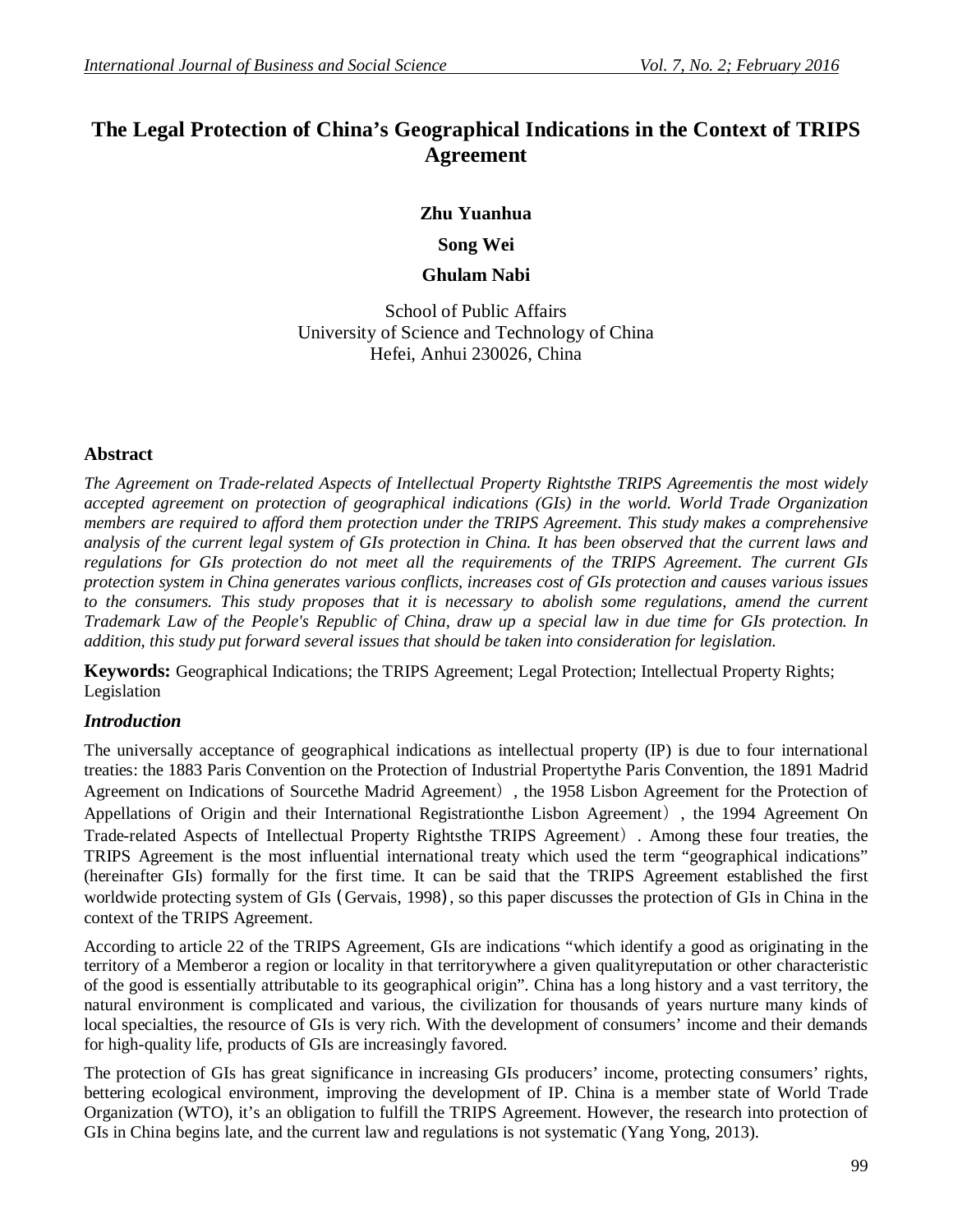The defect in GIs legislation has hampered the development of GIs in china (Jiang Ling, 2012), it's necessary to analyze the current protection mode, find out the problems and work out methods to solve them.

# *2. The Current Legal System of GIs Protection in China*

### **2.1 The Trademark Law**

The first Trademark Law in China was issued in 1982 and firstly amended in 1993, the corresponding implementing regulations provided that collective marks and certification marks which had been approved and registered by the Trademark Office shall be protected by law. The next year, State Administration for Industry and Commerce of the People's Republic of China (hereinafter SAIC) promulgated Measures for the Registration and Administration of Collective Marks and Certification Marks, in which article 2 provided that certification marks can be used to prove the place of origin of goods or services, it means that GIs can be protected by Certification Marks.

In 2001, China was admitted to WTO. To meet the requirement of WTOthe Trademark Law was secondly amended; the particular article 16 for GIs protection was added into it. The Trademark Law defines a GI as an indication "identifying goods as originating in a specific area, where a given quality, reputation or other characteristic of the good is essentially attribute to the natural or human factors of the area". The Implementing Regulations of the Trademark Law provided that GIs may be registered as collective marks or certification marks.

#### **2.2 The Regulations for the Protection of GIs Products**

In August, 1999, the State Bureau of Quality and Technical Supervision promulgated the Regulations on the Protection of Products with An Appellation of Origin. This was the first Regulations that protected products with appellations of origin in China. Two years later, the State Bureau of Entry-Exit Inspection and Quarantine promulgated the Regulations on the Administration of Appellations of Origin. On April 10, 2001, the State Council of China merged the State Bureau of Quality and Technical Supervision and the State Bureau of Entry-Exit Inspection and Quarantine into General Administration of Quality SupervisionInspection and Quarantine of the People's Republic Of China ( hereinafter AQSIQ ).

Obviously, one department with two regulations is likely to cause conflicts. In October, 2004, AQSIQ set up a specialized office to be in charge of the management of GIs. In May, 2005, AQSIQ promulgated the Regulations for the Protection GIs Products to replace the Regulations on the Protection of Products with an Appellation of Origin. The Regulations on the Administration of Appellations of Origin was still in force but was subject to the Provisions for the Protection of Products of GIs.

#### **2.3 The Measures for the Administration of GIs of Agro-products**

In December, 2007, Ministry of Agriculture of the People's Republic of China (hereinafter MOA) promulgated the Measures for the Administration of GIs of Agricultural Products, and the Registration Procedures of GIs of Agricultural Products, the Specifications of Usage of GIs of Agro-products. MOA also set up a GIs office to manage affairs of GIs related.

Different from the Trademark Law and the Provisions for the Protection of Products of GIs, Measures for the Administration of GIs of Agricultural Products are only applied to the primary products from agriculture, including plants, animals, microorganism and products from them.

According to statistics from SAIC, among the 2697 GIs trademarks that had been registered or preliminarily examined by the end of 2014, more than 85% of them are used for agro-products (Figure 1).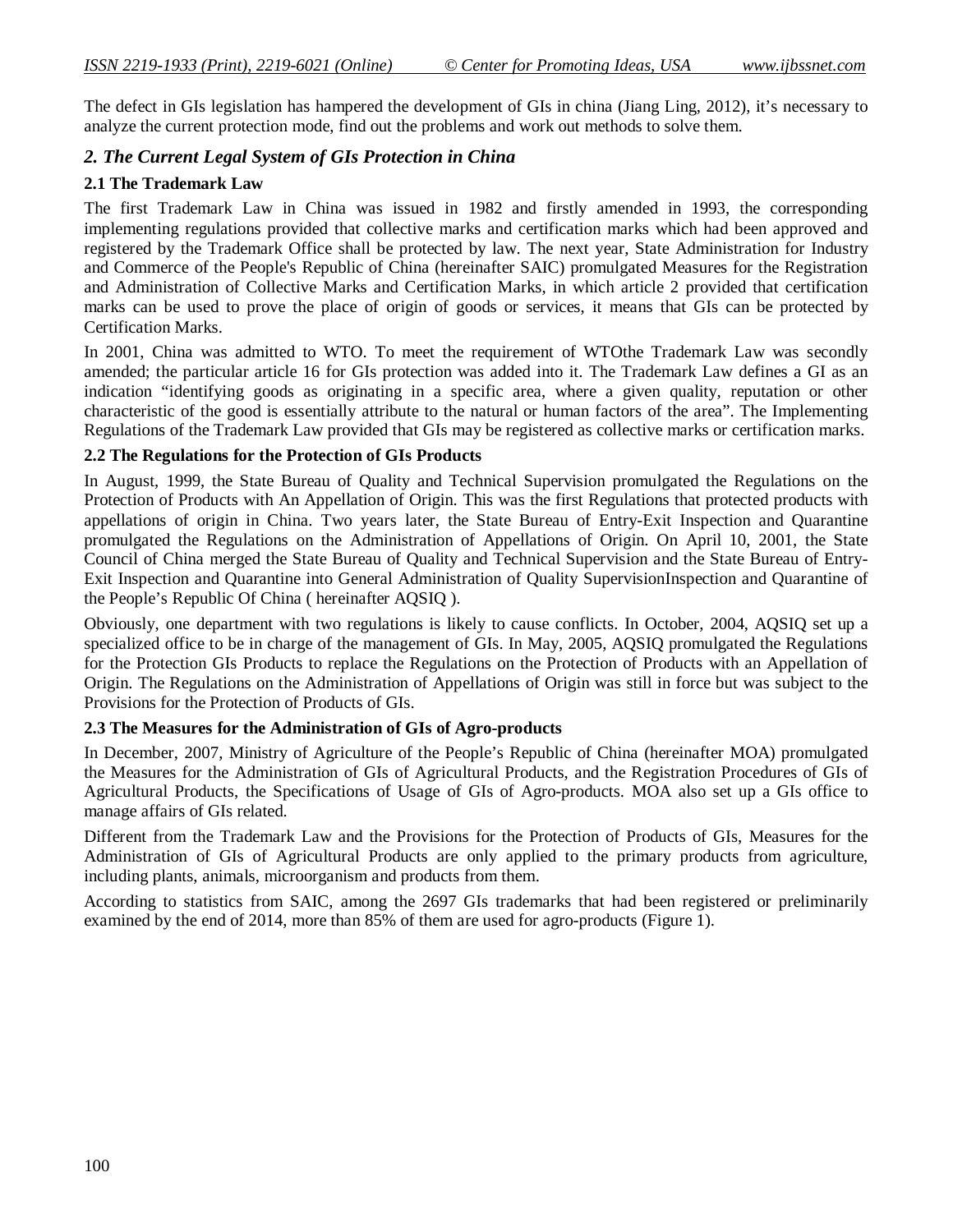

Figure 1. Categaries of GIs Registered in SAIC

#### **2.4 Other Laws**

In China, Law of against Unfair Competition, Consumer Protection Law, Product Quality Law, Agricultural Law also protect GIs, but these laws focus on the true marks of place of origin of products, while the essence of the protection for GIs of the TRIPS Agreement is the essential relationship between product quality, reputation or other characteristic of the goods and their graphical origins. In other words, the protection for GIs provided by laws mentioned above are not in the sense of IP (Tian Furong, p.275), so this paper doesn't put them under discussion.

# *3. The Defects of Current Legal System for GIs Protection in China*

# **3.1 Doesn't Entirely Meet the Requirements of the TRIPS Agreement**

The current legal system for GIs protection in China doesn't entirely meet the requirements of the TRIPS Agreement as follows:

Firstly, the protection for GIs for wines and spirits is not adequate. Article 22 of the TRIPS Agreement prevents the use of a GI unless it is misleading. Article 23 affords additional protection for GIs on wines and spirits. It requires members to provide the legal means to prevent use of a GI on wines or spirits not originating in the place indicated by the GI in question, even where the true origin of the goods is indicated or the GI is used in translation or accompanied by expressions such as "kind", "type" , "style", "imitation" or the like. In China, the Measures for the Registration and Administration of Collective Marks and Certification Marks, Article 12 prevents the use of a GI on wines or spirits unless it is misleading. In other words, it doesn't afford additional protection for GIs on wines and spirits as the TRIPS Agreement does.

Secondly, provisions about place name trademarks are not in accordance with the Trips Agreement. Article 10 of the Trademark Law requires that "place name at the level of county or above may not be registered unless they are used as part of a collective mark or certification mark. Place name trademarks that have been registered are still effective." But how about place names below the level of county? There're many GIs in regions below the level of county. For example, in GI "Dengcun Green Tea", "Dengcun" is a town of Yichang City in HubeiProvince. In fact, a town, a village, even a smaller region may be famous for its local specialties, if these place nameswere registered as trademarks by certain companies, persons, or organizations, it is not reasonable for other business owners there.

Thirdly, the TRIPS Agreement Article 22 prohibits GIs which are, although literally true as to the territory, region or locality in which the goods originate, falsely represents to the public that the goods originate in another territory. China's current laws have no regulations to deal with this kind of situation.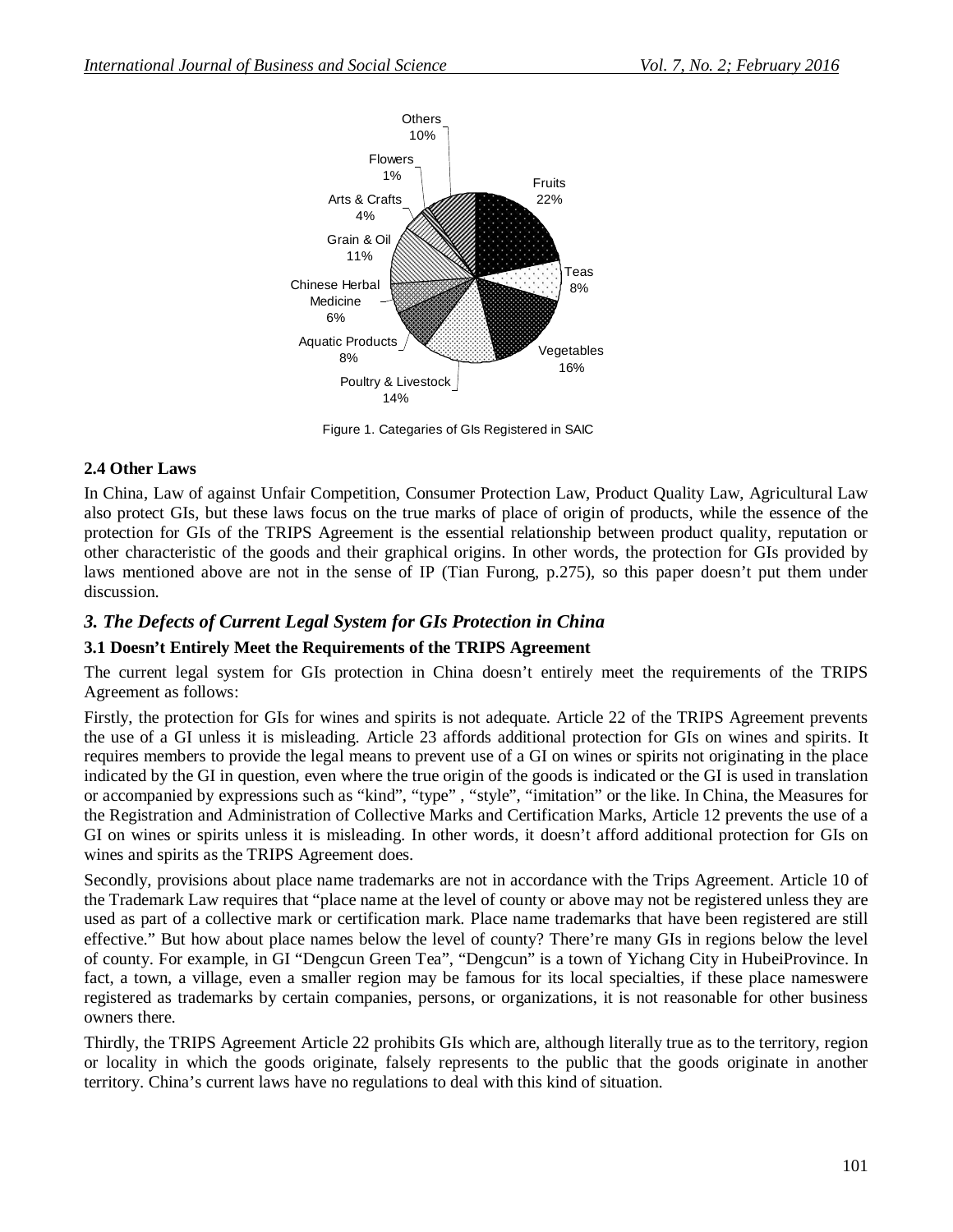# **3.2 Generates Conflicts**

As discussed above, SAIC, AQSIQ and MOA manage GIs in the light of different laws, this often causes conflicts. The Jinhua Ham case is a typical example. The term "Jinhua Ham" was registered as a trademark by Pujiang County Food Company in 1979, this trademark was transferred to Zhejiang Province Food Company (ZPFC) in 1983. It means that the ham producers located in Jinhua city have no rights to use the term "Jinhua Ham" without the license of ZPFC. Later, Jinhua city applied to AQSIQ to protect Jinhua ham under the Rules on the Protection of Products with An Appellation of Origin and was approved in August, 2002. In 2003, ZPFC sued a Jinhua ham producer and a Jinhua ham seller for using the term "Jinhua ham". ZPFC claimed that the defendants had infringed on its trademark rights, while the defendants argued that "Jinhua ham" was protected by the Rules on the Protection of Products with An Appellation of Origin. The court acknowledged the trademark rights of ZPFC, but also supported the legitimate use of "Jinhua ham" as a GI. Although this lawsuit has been concluded, this kind of conflicts happens frequently. The fundamental reason is the inconformity of different laws and regulations.

It's necessary to mention that the State Forestry Administration of the PRC is about to establish the system of GIs of forestry products. Measures for Management of GIs of Forestry Products (advices solicited manuscript) has been published, once was adopted, it will make the situation more complicated.

#### **3.3 Increases the Cost of GIs Protection**

Another disadvantage of this system is the cost of protection. On the one hand, it makes the applicants expend more than needed. To get complete protection, some applicants have to apply for GIs protection to two or more management organizations. By the end of 2014, there were 2350 GIs trademarks registered by ASIC (the number announced by ASIC is 2697, the number of 2350 has excluded the GIs trademarks with the same name but belong to different classification of goods). According to AQSIQ and MOA, the number of approved GIs is 1194 and 1339 respectively. As showed in Figure 2, More than 9% of the GIs acquired protection simultaneously from two administrative departments, some GIs, such like Fuzhou Jasmine Tea and Dazeshan Grapes, even acquired protection from all the three administrative departments. On the other hand, from the perspective of government, the three administrative departments overlap in functions, to some extent, waste administrative resources, increases the cost of management.



**Figure 2:** Percentage of GIs Registered or Approved by SAIC, AQSIQ and MOA

# **3.4 Causes Consumers' Confusion**

One of the objectives of the government's protecting GIs is to protect consumers' rights, provide consumers with an authoritative standard mark to find local specialties they need, make consumers buy the products with the help of the mark conveniently. However, the coexistence of laws and regulations brings confusion to consumers. China has issued five marks for GIs protection (Table 1) up to now.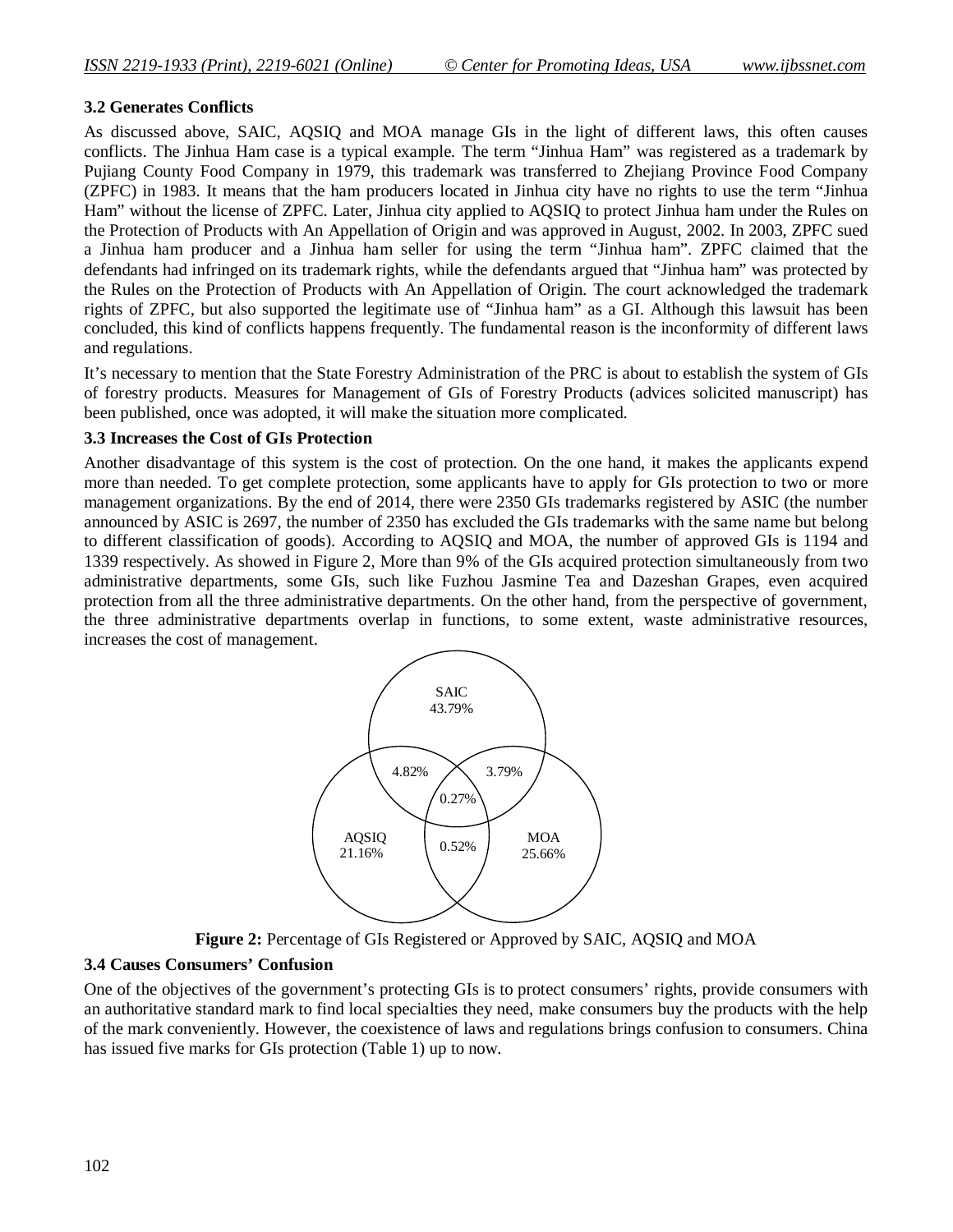| Time         | Name                                                          | <i>Issuer</i>                                        | Legal basis                                                          |
|--------------|---------------------------------------------------------------|------------------------------------------------------|----------------------------------------------------------------------|
| Jun.<br>1999 | Special Mark for Products<br>with An Appellation of<br>Origin | State Bureau of Quality<br>and Technical Supervision | Rules on the Protection of Products with<br>An Appellation of Origin |
| Apr.         | Mark for Certificationof                                      | State Bureau of Entry-Exit                           | Implementing Measures of Rules on the                                |
| 2001         | Appellations of Origin                                        | <b>Inspection and Quarantine</b>                     | Administration of Appellations of Origin                             |
| Nov.         | Special Mark for Protected                                    | <b>AQSIQ</b>                                         | No. 151 Announcement of 2005                                         |
| 2005         | GIs Products.                                                 |                                                      |                                                                      |
| Feb.         | Mark for GIs<br>Special                                       | <b>SAIC</b>                                          | Measures for Administration of Special                               |
| 2007         | Products.                                                     |                                                      | Mark for GIs Products                                                |
| Aug.         | Mark<br>for<br>Agro-product                                   | <b>MOA</b>                                           | Norms for Using Mark for Agro-product                                |
| 2008         | <b>GIs</b>                                                    |                                                      | <b>GIs</b>                                                           |

**Table 1: Marks Issued by SAIC, AQSIQ and MOA**

Because of the merger of State Bureau of Quality and Technical Supervision and State Bureau of Entry-Exit Inspection and Quarantine, the marks they issued have been invalid. There're still three marks in effect (Figure 3). This not only confuses consumers, but also dilutes the effect of identification of GIs.



Mark issued by SAIC Mark issued by AQSIQ Mark issued by MOA

**Figure 3:** The Existing Marks of GIs in China

# *4.The Mode of GIs Protection that China Should Adopt*

Generally, there're two main modes to protect GIs: one is by special law and the other is by trademark law, the typical country of the former is France and the latter is America. As to Law of against Unfair Competition, it prohibits the acts of false or deceptive indications of source and the content of which is defensive, we don't think it an active mode (Guan Yuying, 2010). It's necessary to point out that a country uses one mode to protect GIs not means excluding other modes. For example, France protects GIs not only with special law, but also with Law of against Unfair Competition. America mainly uses trademark laws to protect GIs, but protects wine GIs with special law.

What mode should China take for GIs protection? Scholars have different viewpoints. Bashaw (2008), Yao Sihan & Yang Yonggang (2014) suggested that China's GIs should be protected by Trademark Law. Yang Lianfeng and Huang Yanze (2006) , Yang Hecai and Li Hua (2008) insisted that China is a country with abundant GIs resources, it's necessary to protect them with special law. Zhang Yumin (2007) held the view that China should use both Trademark Law and special law to protect GIs, besides the existing Trademark Law, China should legislate Law of GIs Protection in addition. Of course, every coin has two sides, China should take both the current situation and future development of GIs into consideration when selecting mode of protection. The factors below are important.

Firstly, regulations for GIs protection at the level of ministry or below have been criticizing for their legitimacy from the time they are issued. According to Law on Administrative Approval of the PRC, regulations at the level of ministries or below have no rights of setting administrative approval. The confirmation of GIs products by AQSIQ and the registration of agro-products GIs by MOA are non-administrative reviews. In April, 2014, China's State Council announced to clear up review items of non-administrative reviews which were implemented by its ministries. In May, 2015, the State Council released a decision on canceling items of nonadministrative reviews. The category of non-administrative review and approval will no longer exist.

Secondly, China has a large amount of GIs. Compared with other countries in the field of IP, China has no superiority in patents, trademarks and copyrights. At the beginning of 21 century, Zheng Chengsi (2002) pointed out that GIs had the possibility of becoming an advantageous program of China in the field of IP.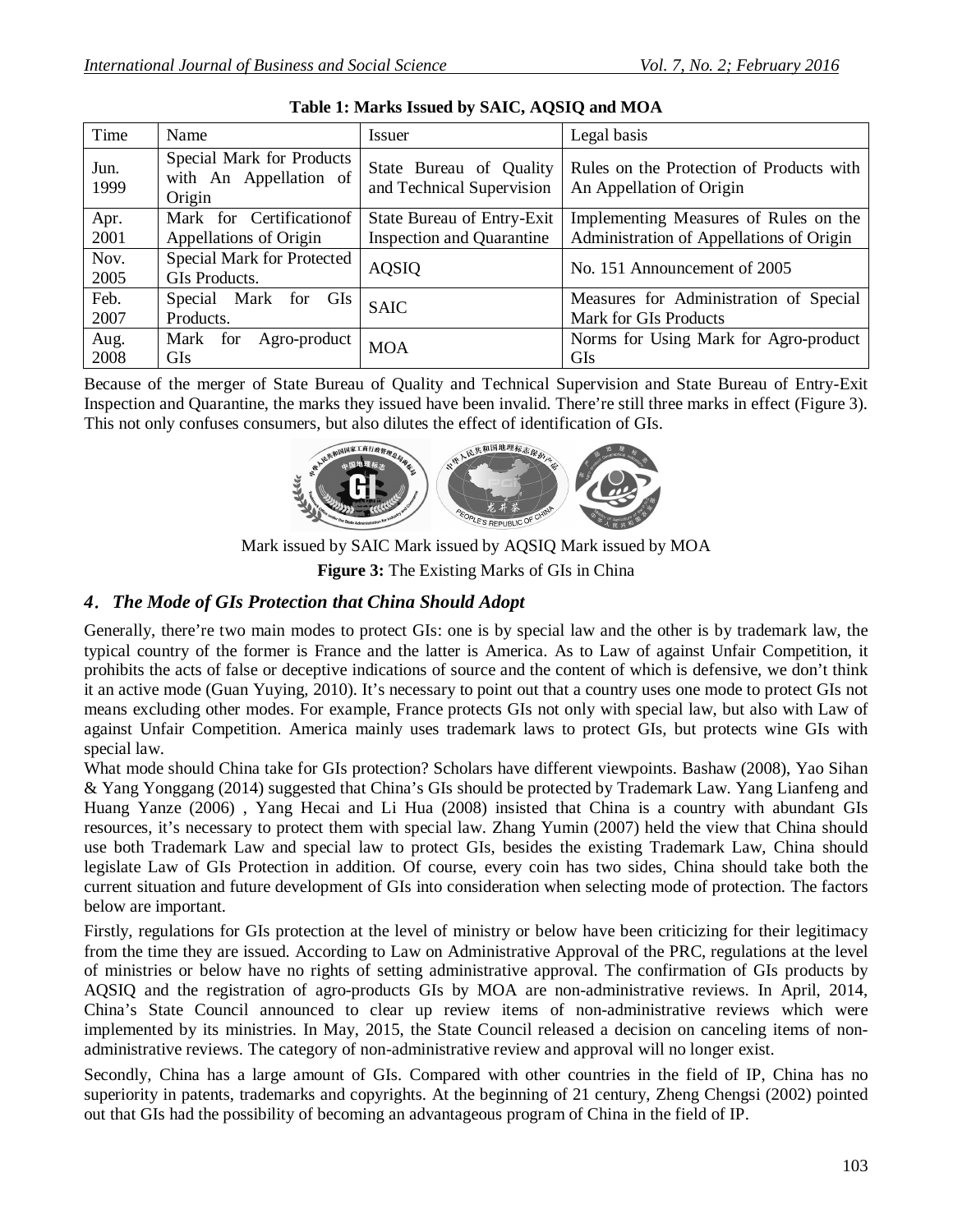Since China began protecting GIs, there're about 4000 GIs have been registered according to incomplete statistics, some of them, such as Longjing Tea, have become world renowned. China has made great progress in GIs protection during the past years, but hasn't reached the achievement it should be. To strengthen GIs protection in China can promote the development of GIs, improve their competitive power in global market, and give China a greater voice in negotiation about GIs with other countries. Internationally, countries with abundant GIs, such as France and India, intend to protect GIs with special law (Feng Shoubo & Lu Ling, 2014), on the contrary, countries with few GIs, such us America, more likely to protect them mainly by trademark law.

Thirdly, China's GIs protection should be in line with international norms. There're radical differences between GI and trademark in many aspects. GIs emphasize on the essential attribution of geographical origin toreputation or other characteristic of the good, while trademarks pay more attention to formal review. In the international treaties China has signed, the Paris Convention and the TRIPS Agreement for example, GI is a single kind of IP which is parallel with others. Besides, GI and trademark are different in valid time, the scope of place and so on.

Lastly, China's government has put GIs legislation on the agenda. As early as June, 2008, the State Council of China issued Outline of National IP Strategy, in which listed GIs legislation as one of the strategic priorities. In December, 2014, the general office of the State Council issued The Further Implementation of the National IP Strategy Action Plan (2014-2020), in which list GIs legislation as a supporting measure. We can reasonably think that China's legislation for GIs special law will start in recent years. China should abolish the existing GIs protection regulation at the level of ministry or below, protect GIs by the Trademark Law uniformly at present, constitute special law for GIs protection in due time.

# *5. The Problems to be solved in GIs Legislation*

# **5.1 The Definition of the Term GIs**

The concept of GI is complex, different terms are used to describe it, and there're scholars ever wrote papers to analyze them (Wu Chunqi, 2003; Zhang Guohua, 2006; Zhong Changyuan, 2009; Yao Sihan, 2014). The terms used by the four international treaties and China's domestic laws and regulations includes "indications of source", "appellations of origin", "geographical indications" and so on. Sometimes, although the terms are the same, the meaning is different. In view of the fact that the term "geographical indications" and its definition in the TRIPS Agreement are widely accepted in the world, China should also use this definition.

# **5.2 The Relationship between GIs and Trademarks of Geographical Name**

Due to historical reasons, there're many trademarks of geographical name in China, this brings about many conflicts as introduced in 3.2. Although article 59 of the current Trademark Law provides that "The owner of a registered trademark has no rights to forbid other person to use geographical name of goods", it hasn't solve the problem completely. What's more, the assignment and licensing of trademarks of geographical name, the registration of trademarks of place name below the level of county, the prior rights of GIs should also be taken into consideration in legislation.

#### **5.3 GIs Which Are Literally True but Mislead the Consumers**

In many countries, different places with the same geographical name is a common phenomenon, China is no exceptional. For example, the province of Heilongjiang, Jilin, Henan, Gansu, Shanxi all have a town with the same name "Yulin" (Kang Yongwei, 2012), this may cause the situation prohibited in the TRIPS Agreement Article 22: GIs which are literally true but mislead the consumers. In legislation for GIs protection, articles for this kind of situation should be added.

#### **5.4 Additional Protection for GIs for Wines and Spirits**

Generally, wines and Spirits are products with high profits, and the quality, reputation or other characteristic is closely connected with its geographical origin, so it's significant to give additional protection to GIs for wines and spirits (Zheng Chengsi, 1995). In China, there're a large number of GIs for wines and spirits, especially spirits. Protecting GIs for wines and spirits additionally is not only the requirement of the TRIPS Agreement, but also an important measure to advance China's wines and spirits industry.